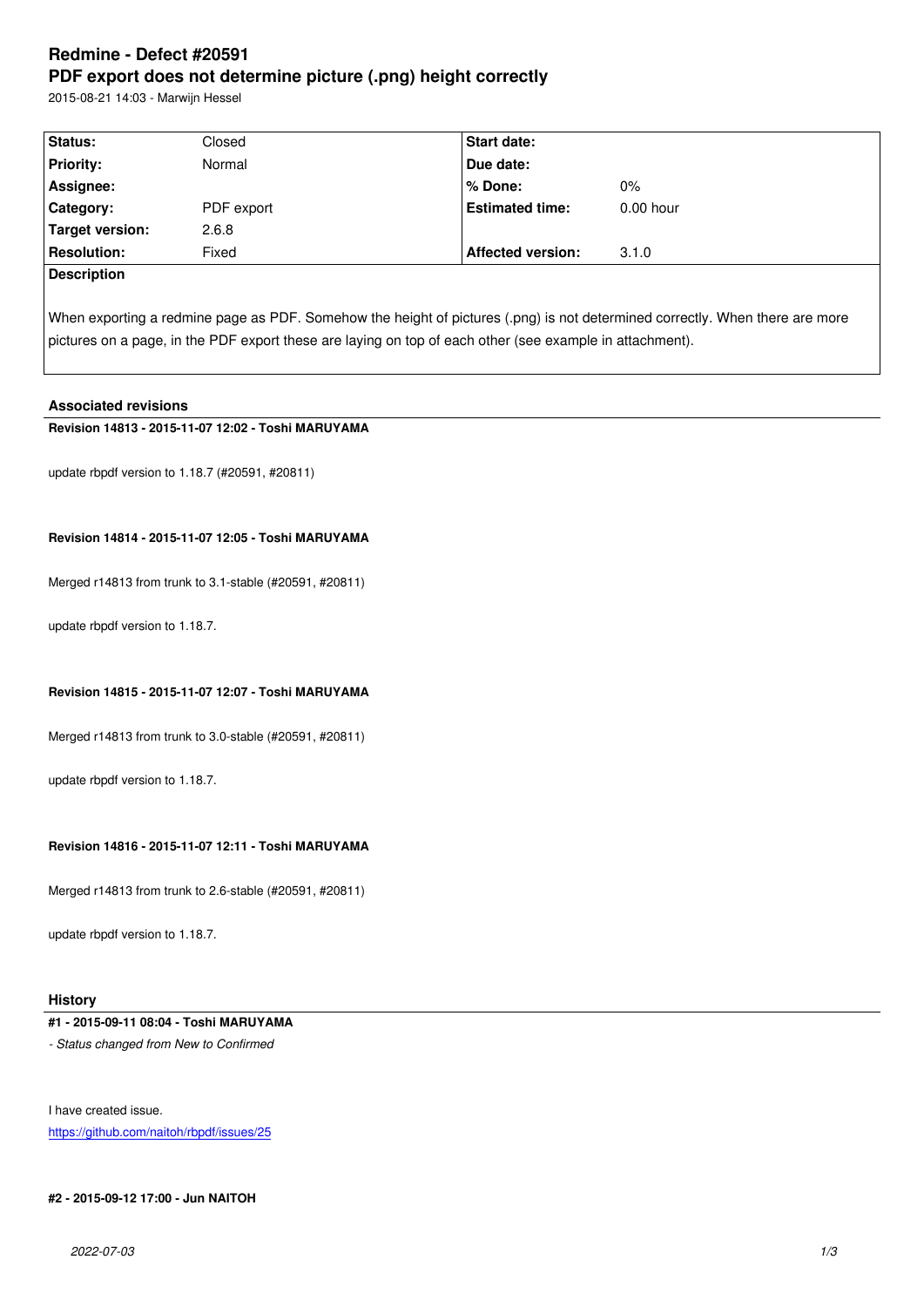*When exporting a redmine page as PDF. Somehow the height of pictures (.png) is not determined correctly. When there are more pictures on a page, in the PDF export these are laying on top of each other (see example in attachment).*

I can't reproduced. Can you have reproduced pictures?

#### **#3 - 2015-09-15 08:31 - Marwijn Hessel**

*- File ExampleProjectEditing.png added*

*- File Vocam\_IDE\_Logging.png added*

There is no relation with the used pictures and this issue.

When exporting to PDF the height of any picture is incorrect.

Sometimes they will be placed on top of each other, sometimes there is one picture per page (when multiple does fit).

I tried different picture formats (like BMP, JPG, PNG), it does not change a thing ...

When looking into the produced HTML code of redmine, the picture height (and width) is not mentioned in the <img> tag. Which should be accordingly to W3C (http://www.w3schools.com/tags/tag\_img.asp).

This is only guessing if this has any relation with this issue (but it is no correct HTML).

When pr[inting the page all goes well, pictures are on t](http://www.w3schools.com/tags/tag_img.asp)he place where they should be.

#### **#4 - 2015-10-10 00:33 - Jun NAITOH**

I reproduced this problem. This is the bug of rbpdf with PNG alpha channel picture.

#### **#5 - 2015-11-03 08:08 - Jun NAITOH**

This problem fixed by rbpdf 1.18.7. please bundle update.

#### **#6 - 2015-11-07 11:56 - Toshi MARUYAMA**

*- Priority changed from Urgent to Normal*

*- Target version set to 2.6.8*

### **#7 - 2015-11-07 14:09 - Toshi MARUYAMA**

- *Status changed from Confirmed to Closed*
- *Resolution set to Fixed*

I have updated rbpdf to 1.18.7 in trunk, 3.1-stable, 3.0-stable and 2.6-stable, thanks.

# **Files**